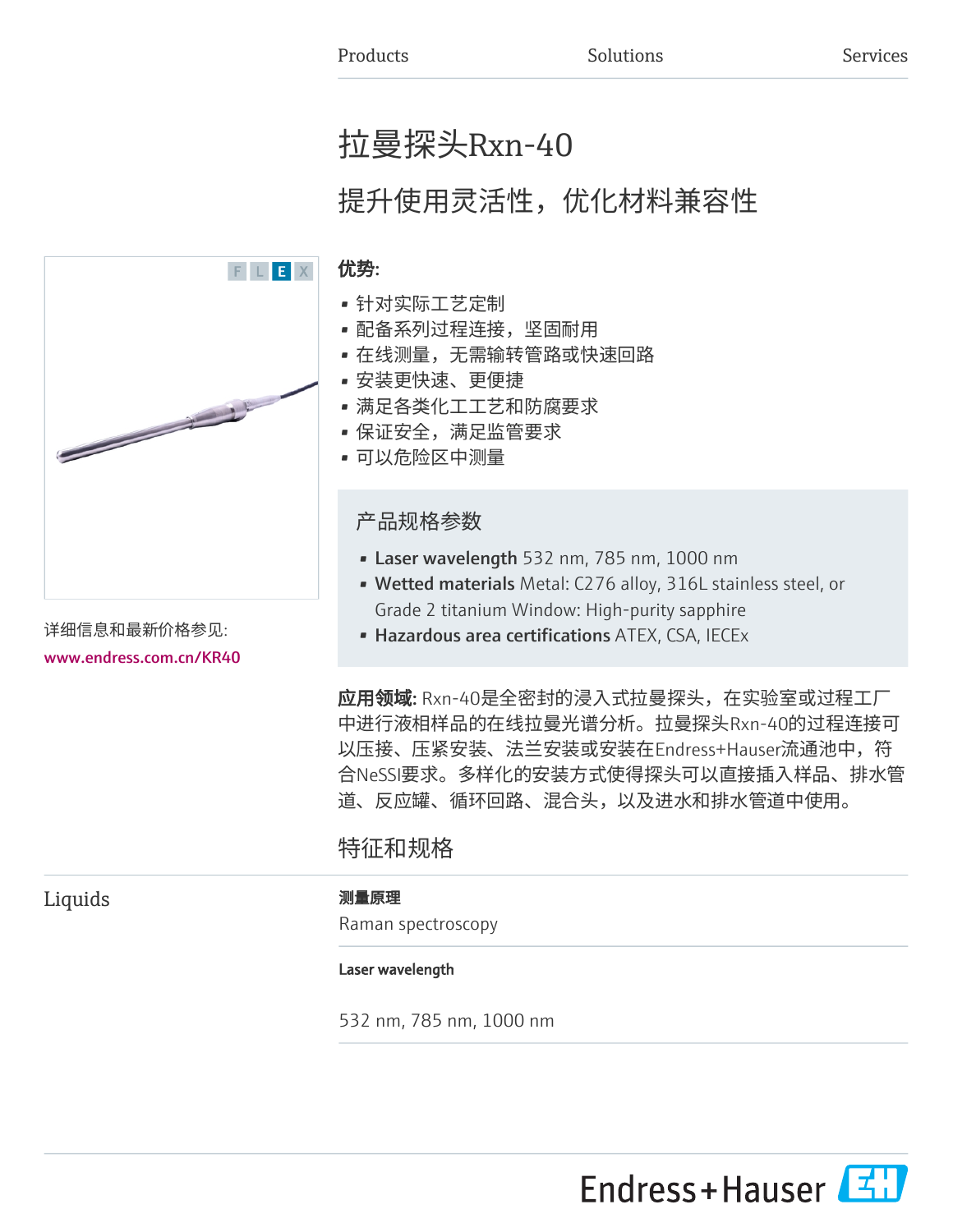### Liquids Spectral coverage

Probe spectral coverage is limited by the coverage of the analyzer being used.

#### **Temperature**

Temperature, Rxn-40 probe: -30 to 150 °C

#### Relative humidity

20-95% non-condensing

#### Maximum laser power into probehead (mW)

<499

### Sample interface

Temperature, Rxn-40 mini configuration: -30 to 120 °C (316L stainless steel) -30 to 150 °C (C276 alloy) -30 to 150 °C (Grade 2 Titanium ) Temperature ramp: ≤30 °C/min Temperature, Rxn-40: -30 to 120 °C (316L stainless steel) -30 to 280 °C (C276 alloy) -30 to 300 °C (Grade 2 Titanium ) Temperature ramp: ≤30 °C/min Flange: ASME B16.5 and DIN EN1092 Type B flanges available upon request Relative humidity: up to 95%, non-condensing

#### Pressure

Min pressure (Bara): Full vacuum (0 Bara) but not ultrahigh vacuum (UHV) where outgassing maybe a concern Max pressure (Barg): 68.5 (316L stainless steel) 74.0 (C276 alloy) 29.0 (Grade 2 titanium)